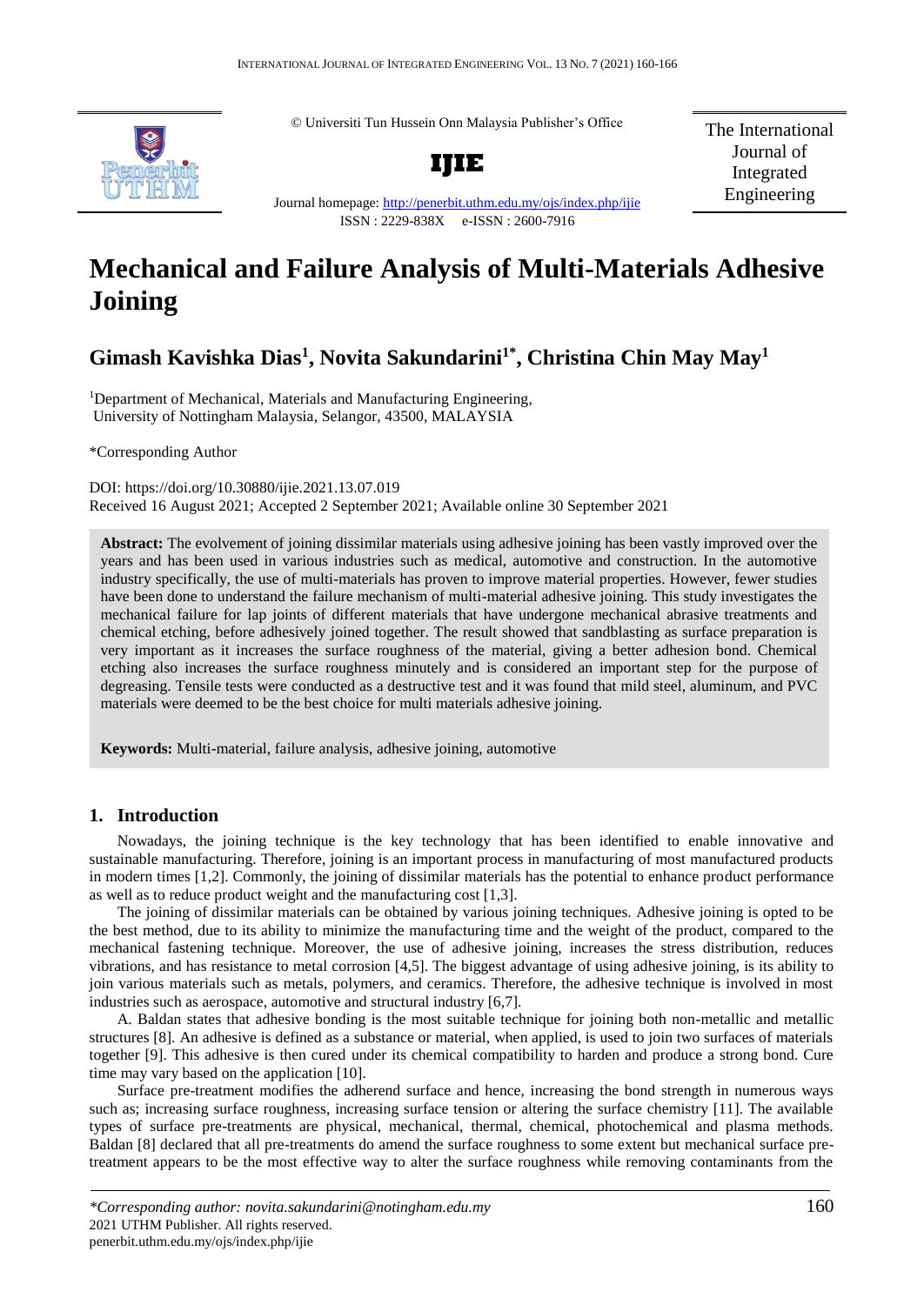surface [8]. However, it is evident that excess surface roughening can reduce the bond strength, by an increase in void formation and hence introducing localized stress [12]. Therefore, a critical roughness value is required for the strongest possible bond. Critical roughness value depends on many factors, such as the roughening pre-treatment applied, adhesive type, type of adherend, the geometry of the joint and the applied stresses. It has also been found that surface roughness affects the adherends surface free energy and wet-ability [13]. The spreading of the adhesive on the surface is also affected by roughness, either because the adhesive cannot penetrate or because the adhesive hardens before penetrating. The relationship between adhesion strength and surface roughness is said to be very challenging. Optimal surface preparation depends upon the type of stress applied [14]. The main issue in adhesive joining is to have an optimal surface pre-treatment before applying the adhesive. This includes the amount of surface preparation required, such as abrasive blasting and chemical etching, choosing the adhesive that could be used for various type of material surfaces and curing time. These preparations alter the surface roughness of the material that enhances the adhesion strength. However, there is an optimal roughness for each material and if it surpasses or falls behind the critical values, the bond strength will reduce [15].

Environmental conditions play a huge role in the durability of adhesive joints, such as temperature and humidity. In environmental stability, adhesive joints are greatly affected by water substances. In marine applications the structural bonded components are vastly exposed to water or some moist in the air, therefore, if a high relative humidity is present, then the strength of the joint will tend to decline over a period of time [16].

Currently, there are no specific trends or guidelines of what adhesive, surface treatment, or the temperature required to be used for each particular material. This is because the strength of adhesive bond depends on many factors such as the bonded area, temperature, type of surface pre-treatment used, type of adhesive and the environment in which the structure will be operating [17]. Moreover, to ensure the strength limitations of an adhesive bond, destructive tests should be carried out. Hence, this paper attempts to investigate the mechanical failure of different materials joined by adhesives that had undergone mechanical abrasive treatments and chemical treatments that altered the bonding surfaces, for adhesion, using a two-part epoxy adhesive. Furthermore, this study compares the surface roughness of each material used, with the type of failure at the breaking area.

#### **2. Experimentation**

#### **2.1 Materials and Procedure**

Material selection is very important for the engineering structure and design, taking into consideration the manufacturing, joining and assembling processes involved. The decision for selecting the base materials for this study was made due to the market requirement with respect to cost and availability [18]. The investigation was performed on low mild steel and aluminum as the metal materials. Poly (methyl methacrylate), Polyvinylchloride and Polycarbonate were used as polymer materials, in addition to the glass sheet material. Specimen were cut out of large sheets to the dimension of 80 mm x 30 mm x 3mm to produce the adherend materials.

The sandblasting process was carried out by using alumina 36 mesh on the top surfaces of the greasy specimen. It was visually evident after sandblasting, that the surface was free of oxides and rust, giving it more textured surface, indicating high surface roughness especially on mild steel and aluminum. The metals were etched in concentrated HCl acid for 30 seconds in order to remove the dust and to increase the surface roughness of the materials. Polymers and glass materials were etched for 45 seconds using C3H6O. It was observed that mild steel began to rust again if etched for a long time in HCl, therefore it did not have an optimal surface preparation. The materials were then cleaned lightly with acetone to remove any contaminants. The materials were marked 20 mm away from the specimen's edge to indicate the joining length. Therefore, the joining area was 30 mm x 20 mm for each sample.

### **2.2 Adhesive Joining Procedure**

The adhesive composition was prepared as a two-part adhesive that was mixed with a 2:1 ratio by epoxy resin and polyamide hardener in a 100 ml beaker container. The resin and hardener were thoroughly mixed in its volume ratio with a clean glass rod. Thick amounts of adhesive were applied in the middle of the bonding area on each surface to ensure the adhesive would evenly spread out and escape from the sides of the material. Once the adhesive and materials were attached and held firmly to the bond area, a uniform load was placed on top of the overlapping areas to ensure the same load compresses adhesive material and bonds firmly with the adherends. The bond was held together under load and left to cure for 16 hours for a group of specimens and 24 hours for another group of specimens, which were used to compare on the tensile testing machine.

#### **2.3 Tensile Test**

The machine used is the tensile strength test (ASTM D412), also known as a universal testing machine, was used to record the stress and strain behavior under axial tensile loading. The adherend sample dimensions are 80 mm x 30 mm x 3 mm with an overlap of 20 mm between each specimen as shown in the figure below.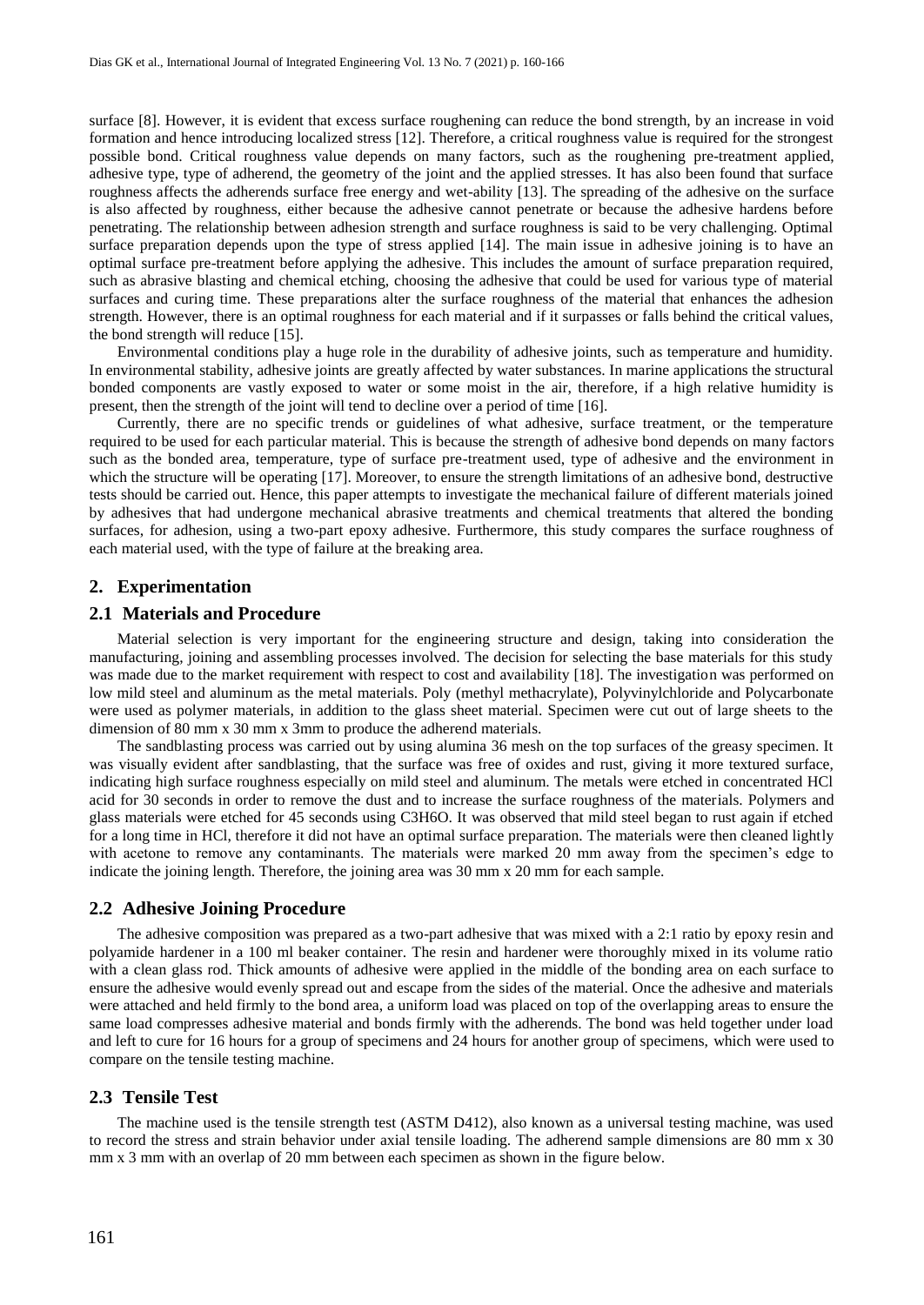The machine was set to load until break, so the maximum capable load for each bond will be tested and recorded until a deformation of some sort occurs. The red area indicates the overlapping of the upper and lower area for the samples. During testing all area (including the overlapping area) will be subjected to the same load.



**Fig. 1 - Proposed bonded specimen design**

#### **3. Result and Discussion**

#### **3.1 Evaluation of the Bonded Material**

Specimens in this study were divided into two groups, the first group had been tested without exposing to any surface preparation. The second group that was tested had been subjected to surface preparation such as sandblasting and chemical etching. The surface appearances of the material are very evident with a naked eye as it can be seen in Fig. 2 below. Aluminum specimen (D) was not sandblasted. Therefore, it can be seen that (A) and (B) have greater surface roughness. Moreover, when comparing the mild steel samples, the surface roughness of  $(E)$ ,  $(F)$  &  $(G)$  is greater and observable compared to (H), as it was not sandblasted.

The adhesive bond of mild steel (H) that was not sandblasted, had remained on Aluminum (D) after testing, and observed grease, rust, and dust stains. Moreover, the adhesive bond that partially remained on PC (C) had no visible grease or dust, as mild steel (G) was sandblasted and chemically etched. However, a layer of rust was present on the adhesive bond as seen below, may have been formed on mild steel (G) due to over-etching of HCl.



**Fig. 2 - Surface roughness; (A, B, D) aluminum; (C) Poly (methyl methacrylate); (E, F, G, H) mild steel**

#### **3.2 Surface Roughness**

The surface roughness results that were directly taken from the Mahr surface roughness machine, are tabulated in Table 1. Each material type was tested twice for sandblasted samples and an average was taken, once for non-sand blasted samples and once for few non-etched samples. Results have a similar and well-patterned trend. Sandblasted samples have the highest rough ness average, Ra, and then reduces in the samples which are only chemically etched and lastly, samples with no surface preparation. This illustrates the impact sandblasting has on surface roughness.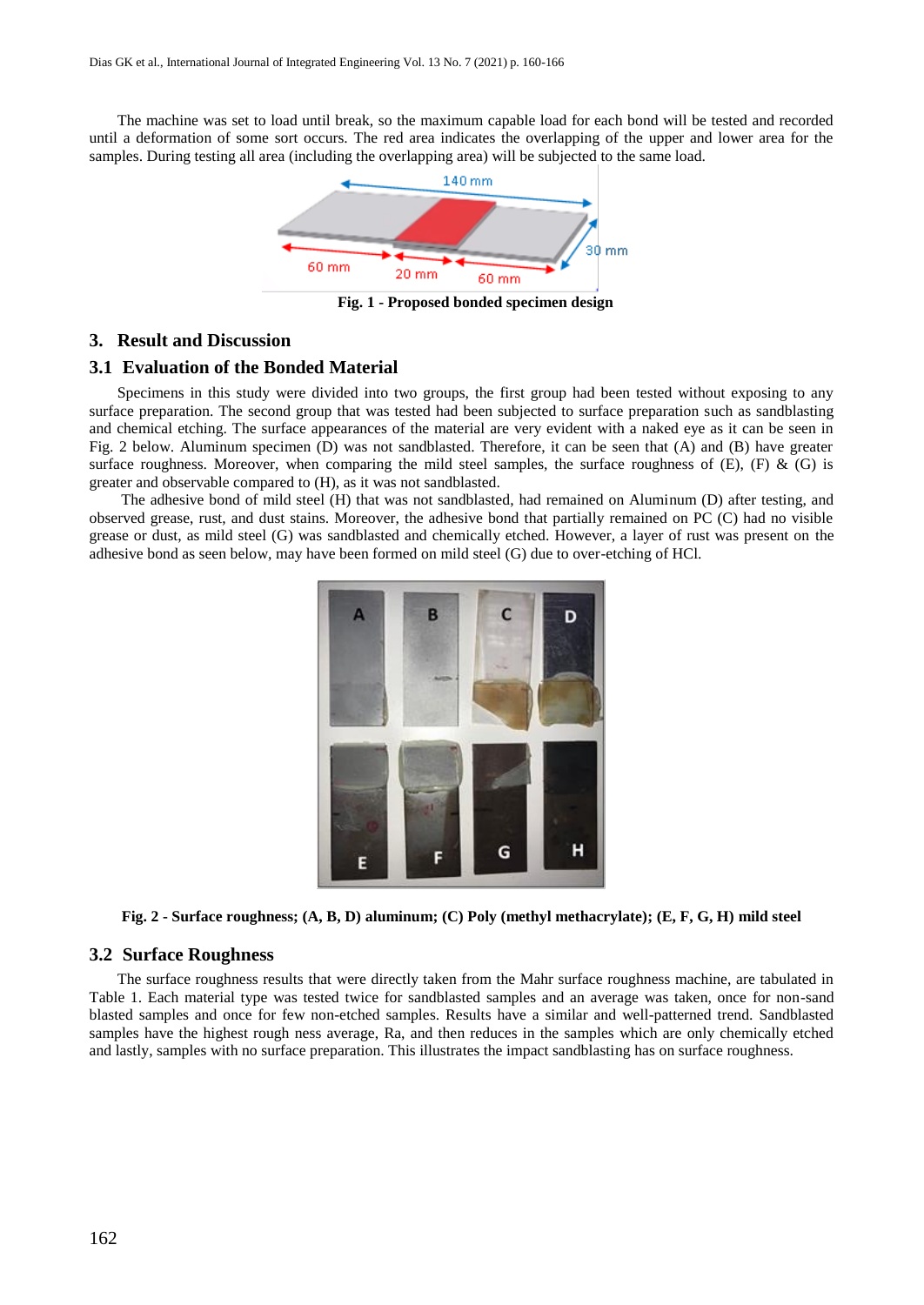| <b>Material Name</b>                                | $R_a(\mu m)$ | $\mathbf{R}_{q}$ ( $\mu$ m) | $\mathbf{R}_{z}$ ( $\mu$ m) | $R_{\text{max}}(\mu m)$ | $\mathbf{R}_{\mathbf{v}}$ ( $\mu$ m) |
|-----------------------------------------------------|--------------|-----------------------------|-----------------------------|-------------------------|--------------------------------------|
| Acrylic sand blasted &<br>chemical etched (avg.)    | 1.27         | 1.64                        | 7.74                        | 10.61                   | 3.20                                 |
| Acrylic only chemical etched                        | 0.01         | 0.01                        | 0.06                        | 0.09                    | 0.04                                 |
| Acrylic without sand<br>blast/etching               | 0.01         | 0.01                        | 0.04                        | 0.05                    | 0.02                                 |
| Glass sand blasted &<br>chemical etched (avg.)      | 4.32         | 5.61                        | 24.36                       | 34.27                   | 13.47                                |
| Glass only chemical etched                          | 0.01         | 0.01                        | 0.05                        | 0.06                    | 0.02                                 |
| Glass without<br>sand blast/etching                 | 0.01         | 0.01                        | 0.04                        | 0.05                    | 0.02                                 |
| PC sand blasted & chemical<br>etched (avg.)         | 0.67         | 0.91                        | 5.00                        | 7.21                    | 2.54                                 |
| PC only chemical etched                             | 0.22         | 0.28                        | 1.55                        | 1.83                    | 1.04                                 |
| PC without sand blast/etching                       | 0.01         | 0.01                        | 0.01                        | 0.05                    | 0.02                                 |
| PVC sand blasted & chemical<br>etched (avg.)        | 1.15         | 1.45                        | 7.77                        | 9.45                    | 4.70                                 |
| PVC only chemical etched                            | 0.09         | 0.19                        | 1.66                        | 3.51                    | 0.82                                 |
| <b>PVC</b> without sand<br>blast/etching            | 0.06         | 0.11                        | 1.13                        | 1.52                    | 0.68                                 |
| Mild Steel sand blasted &<br>chemical etched (avg.) | 1.27         | 1.64                        | 8.59                        | 12.33                   | 3.91                                 |
| Mild Steel only chemical<br>etched                  | 0.47         | 0.64                        | 3.88                        | 6.76                    | 1.87                                 |
| Al sand blasted &<br>chemical etched                | 2.62         | 3.37                        | 15.84                       | 19.18                   | 7.51                                 |
| Al only chemical etched                             | 0.39         | 0.56                        | 2.80                        | 3.93                    | 1.77                                 |

|  | Table 1 - Surface parametric comparison of sandblasted, etched and non-sand blasted and etched samples |  |
|--|--------------------------------------------------------------------------------------------------------|--|
|  |                                                                                                        |  |

#### **3.3 Destructive Test**

A static loading has been performed for all specimens in order to establish a baseline for loading rate comparison. The mechanical properties of the joined specimen were recorded after the tensile test was completed. The data of the maximum loads, maximum stress, young modulus and ultimate tensile strength of the specimens that joined adhesively were tabulated in Table 2 and correlation graph of on load versus roughness is shown in Fig.6. The specimens with the maximum load and maximum stress were observed on Al and mild steel that was sandblasted and cured for 24 hours as predicted, compared to the other combinations of mild steel and Al specimens, therefore, both materials obtained a greater bond.

PVC and PC also observed a large bond strength in all the tests. Moreover, the maximum stress observed for most specimen without sandblasting and a 16-hour cure time, had a lower value, compared to the same materials with sandblasting and a 24-hour cure time. Among all tested materials, acrylic proved to be the weakest adherend to the adhesive, as it had the lowest load and maximum stresses with all materials. However, the joint of acrylic and acrylic which are the same material produced a higher result compared to the other non-metallic specimen combinations with acrylic at 16-hour cure time.

Mild steel and acrylic had a greater load and stress, this is because the material had fractured but the machine did not detect the slight break in the bond.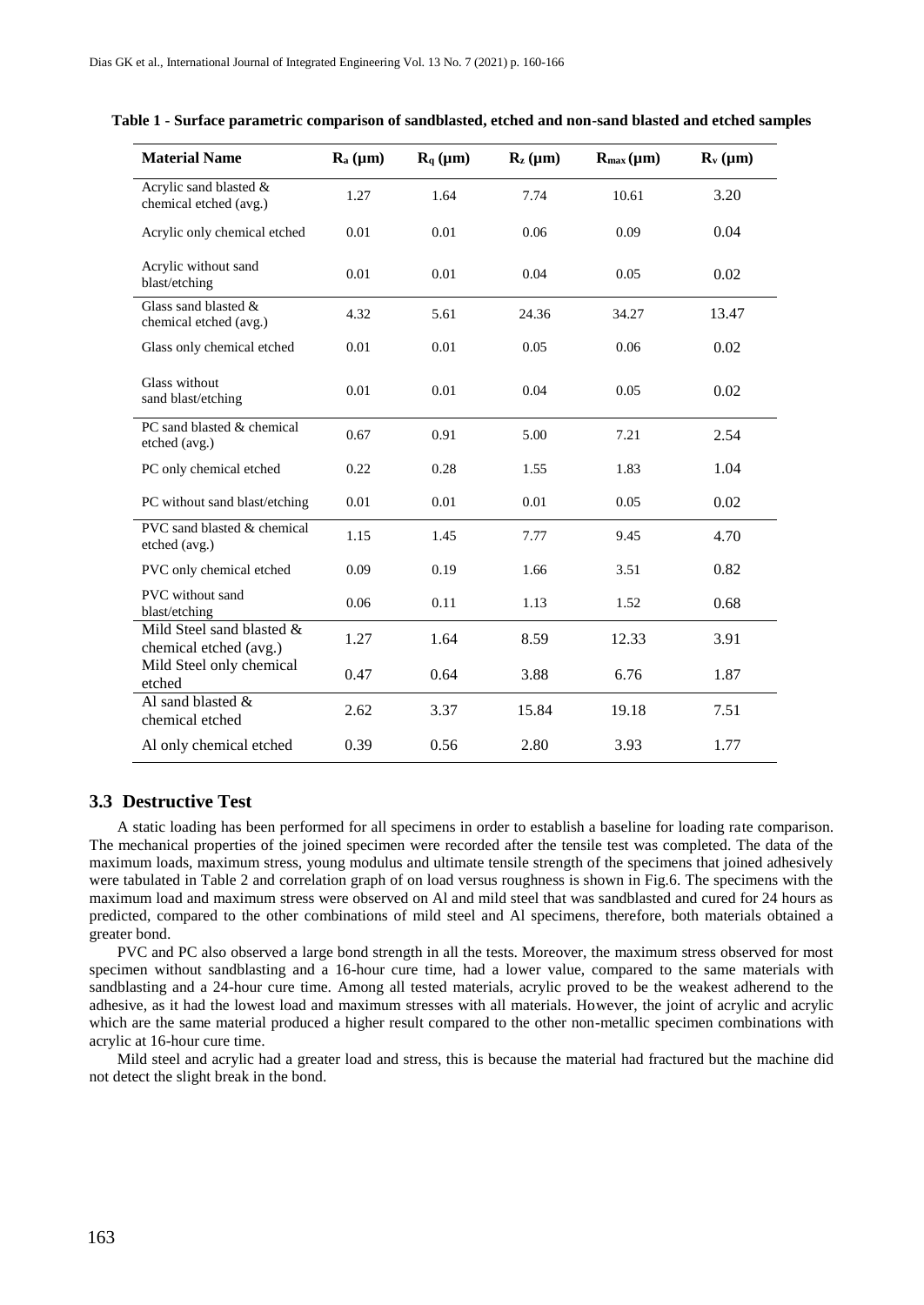# **3.4 Types of Failure Modes**

# **3.4.1 Adhesive Failure**

Fig. 3 image shows a completely adhesive failure at the interface of the acrylic material which implies that acrylic had poor surface preparation since abrasive blasting and chemical etching did not have much influence on the material.



**Fig. 3 - Adhesive failure (PVC & Acrylic)**

# **3.4.2 Cohesive Failure**

Fig. 4 below shows specimen that have failed cohesively near the interface of the adherents. This failure indicates a good surface preparation and good bond strength between the adhesive and adherents.



**Fig. 4 - Cohesive failure**

# **3.4.3 Fracture Failure**

PVC, PC, and glass observed fracture failure during tensile testing as it can be seen in Fig. 5 below, which also indicates a good bond strength between the adhesive and adherents. PVC fractured thrice when bonded with PC and once when bonded with aluminum. However, a weak bond strength was observed when it is bonded with acrylic as seen in Fig 3. Since acrylic adhered less to the adhesive compared to other materials, hence the adhesive failed at the interface of acrylic (Fig 3). Lastly, PVC was bonded to glass which was not tested since glass tends to fracture at the clamp teeth.

| PVC | <b>PVC</b> | PVC | <b>PVC</b>   |
|-----|------------|-----|--------------|
|     |            |     |              |
|     |            |     |              |
|     | 18         |     |              |
| PC. | PC         | PC  | $\mathbb{A}$ |

**Fig 5 - Fracture failure of PVC and PC**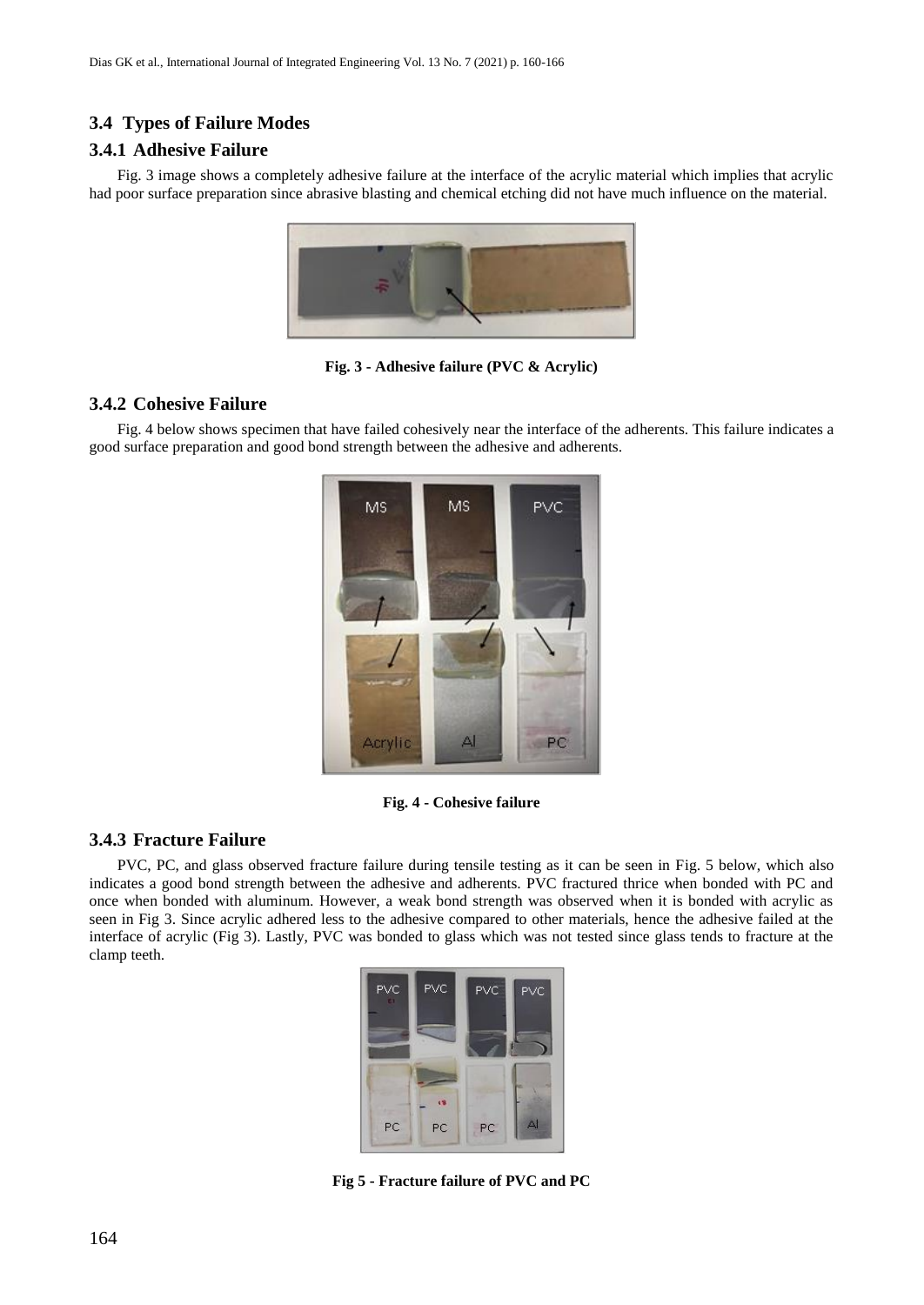|                      | <b>Materials Bonded</b>               | <b>Max Load</b><br>(N) | <b>Max Stress</b><br>(Mpa) | Young's<br><b>Modulus</b><br>(Mpa) | UTS (Mpa) |
|----------------------|---------------------------------------|------------------------|----------------------------|------------------------------------|-----------|
| <b>IS HOURS CURE</b> | Mildsteel and Al (without sand blast) | 1981.30                | 11.01                      | 49.70                              | 3317000   |
|                      | PC and acrylic (without sand blast)   | 683.47                 | 3.80                       | 41.15                              | 1139117   |
|                      | PC and PVC (without sand blast)       | 1786.30                | 9.92                       | 102.85                             | 3187500   |
|                      | Mild steel and Al                     | 2672.70                | 14.85                      | 178.81                             | 4454500   |
|                      | Acrylic and acrylic                   | 808.67                 | 4.49                       | 51.19                              | 1347783   |
|                      | Acrylic and PVC                       | 621.89                 | 3.46                       | 40.27                              | 1036483   |
|                      | Mild steel and Al                     | 2263.90                | 12.58                      | 146.78                             | 3773167   |
|                      | Mild steel and acrylic                | 2048.60                | 11.38                      | 253.59                             | 3414333   |
| <b>TA HOURS CURE</b> | Al and PVC                            | 3568.20                | 19.82                      | 121.79                             | 5947000   |
|                      | PVC and PC                            | 1912.50                | 10.63                      | 119.82                             | 2977167   |
|                      | Acrylic and PC                        | 897.00                 | 4.98                       | 125.18                             | 1495000   |
|                      | Acrylic and PVC                       | 697.40                 | 3.87                       | 87.24                              | 1162333   |
|                      | Mild steel and Al                     | 4517.30                | 25.10                      | 486.06                             | 7528833   |
|                      | Al and PC                             | 4057.90                | 22.54                      | 180.31                             | 6763167   |
|                      | Mild steel and PC                     | 1904.60                | 10.58                      | 77.70                              | 3174333   |
|                      | PVC and PC                            | 1990.20                | 11.06                      | 50.64                              | 3317000   |
|                      | Mild steel and glass                  | 386.37                 | 2.15                       | 27.81                              | 643950    |

| Table 2 - Mechanical properties of the specimen samples |  |  |  |
|---------------------------------------------------------|--|--|--|
|---------------------------------------------------------|--|--|--|



**Fig. 6 - Average specimen of roughness vs stress at failure**